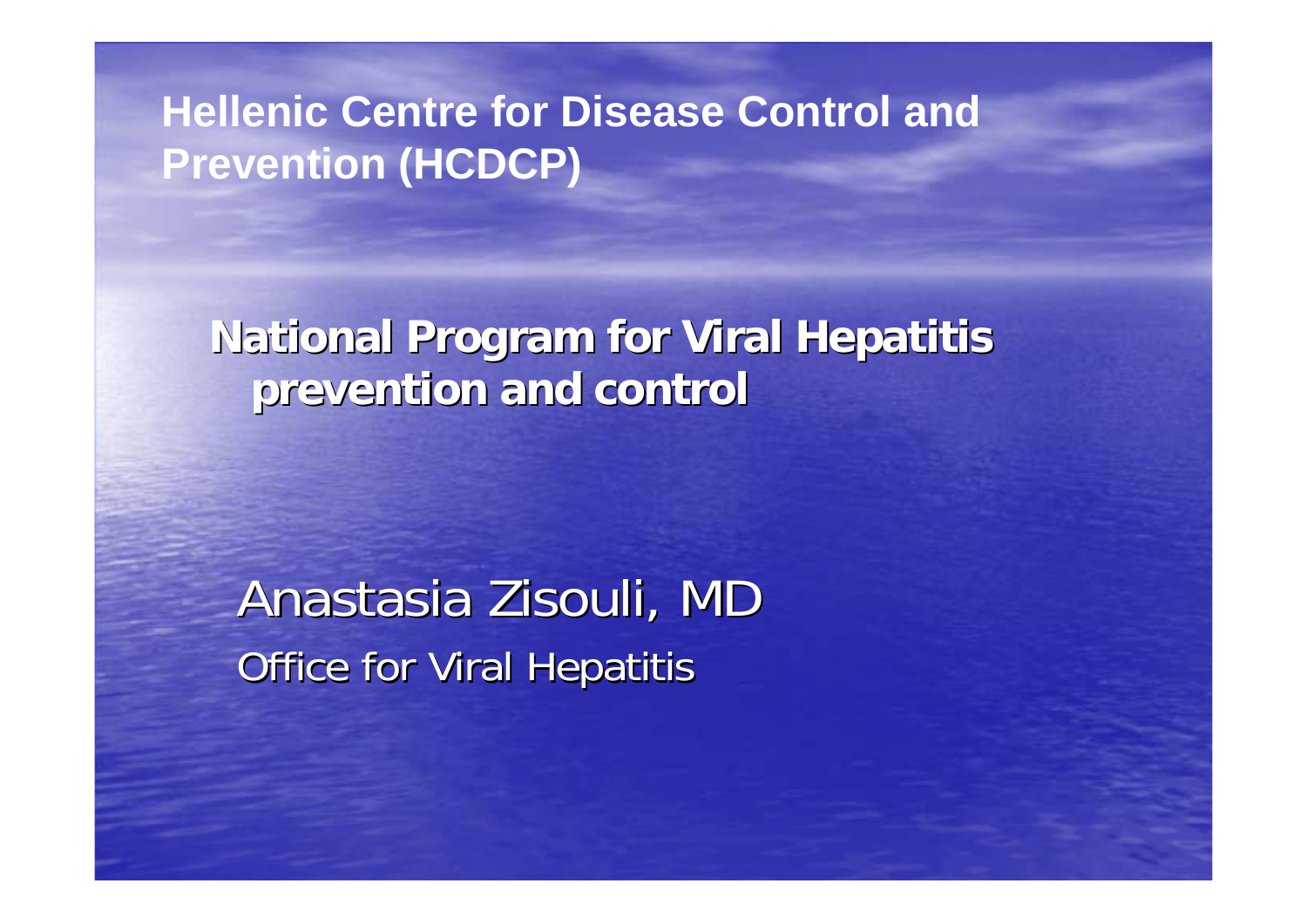**Viral Hepatitis is a serious and Viral Hepatitis is a serious and common infectious disease of the common infectious disease of the liver, affecting millions of people liver, affecting millions of people throughout the world throughout the world**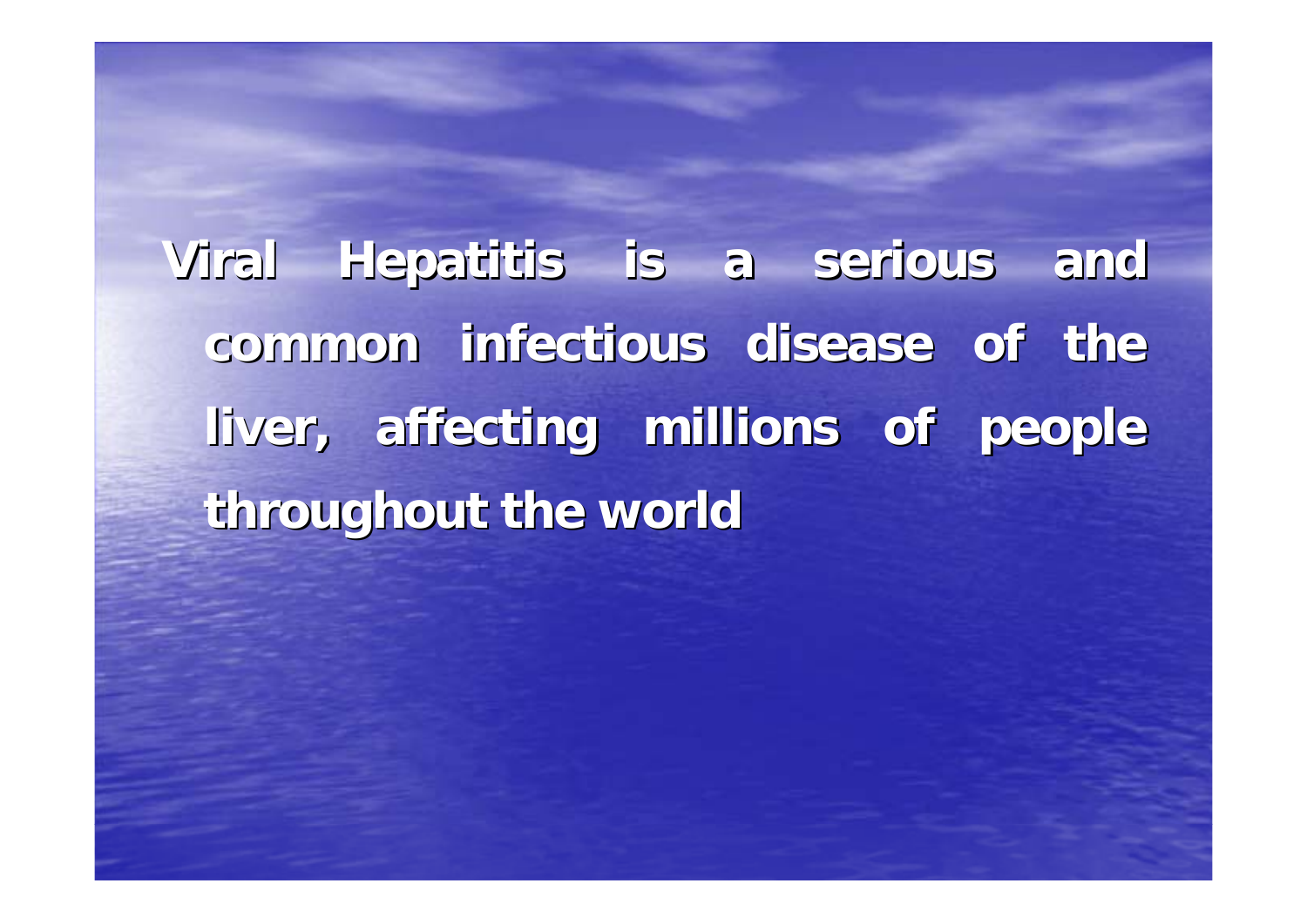**Greece belongs into the areas where Greece belongs into the areas where the prevalence of chronic HBV the prevalence of chronic HBV infection is intermediate (2 to 8%) infection is intermediate (2 to 8%)**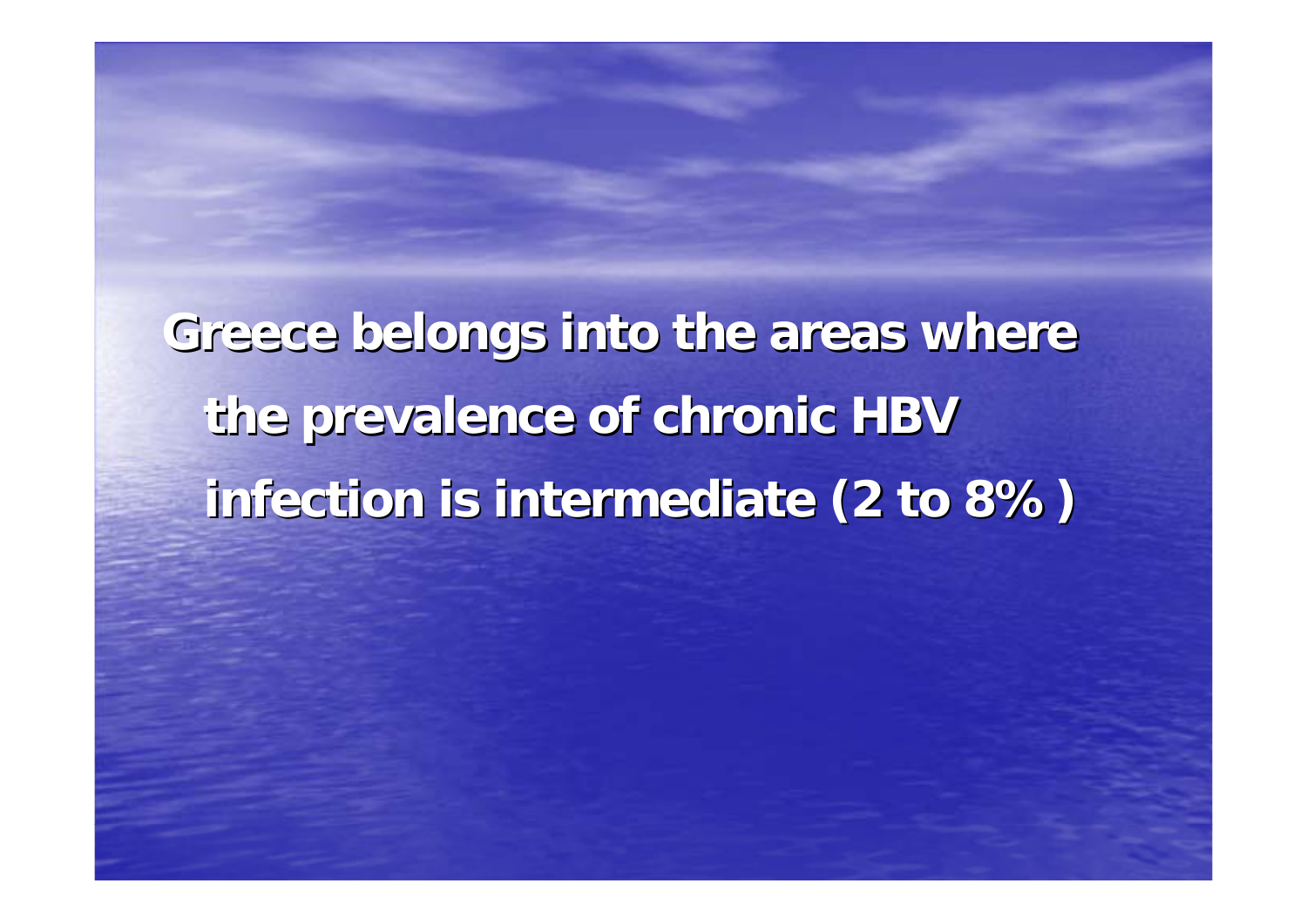### **World distribution map of HBV World distribution map of HBV**



CENTERS FOR DISEASE **CONTROL AND PREVENTION**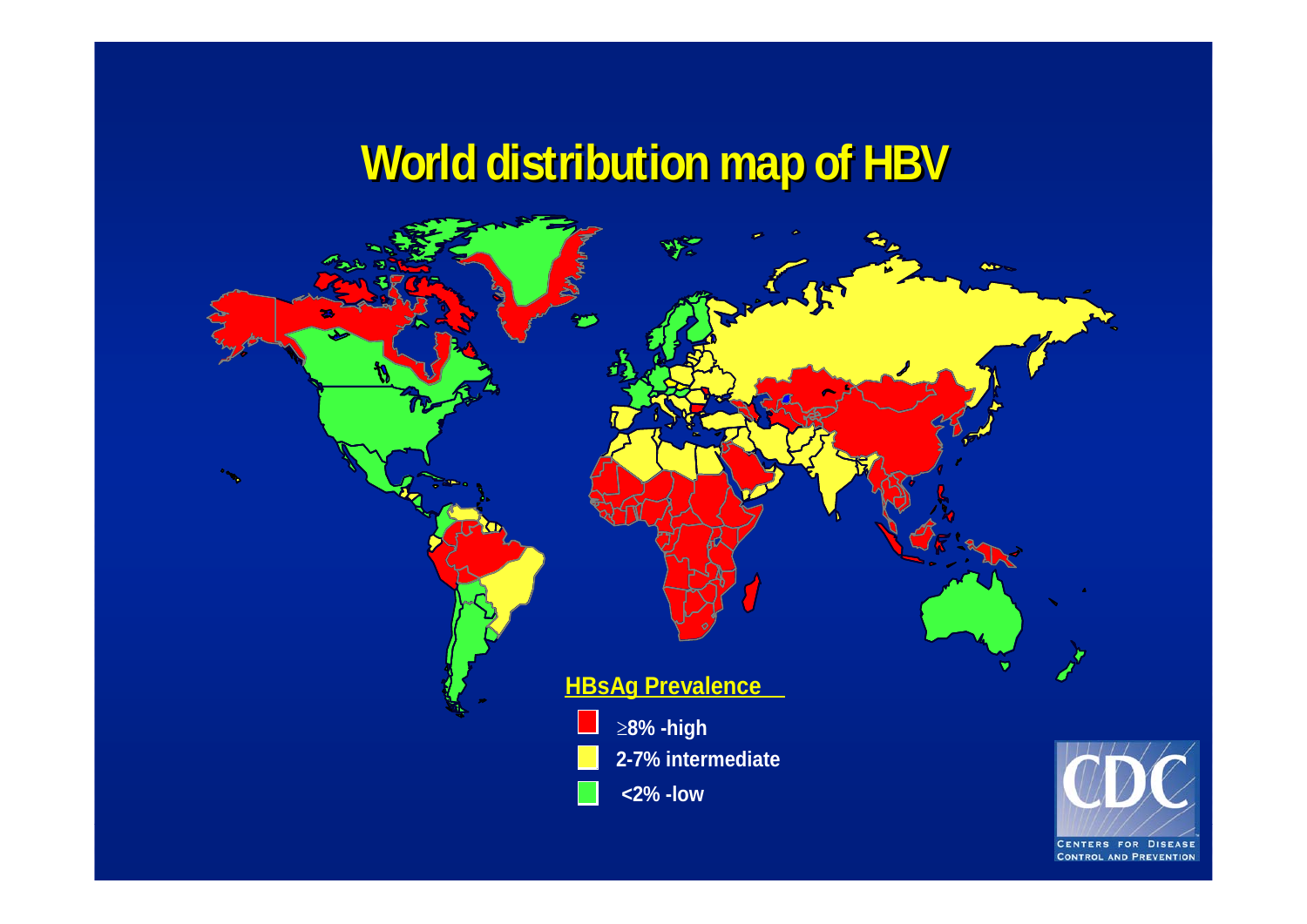# **Prevalence of Hepatitis C chronic Prevalence of Hepatitis C chronic infection in Greece is low (1,5 infection in Greece is low (1,5 -2%)**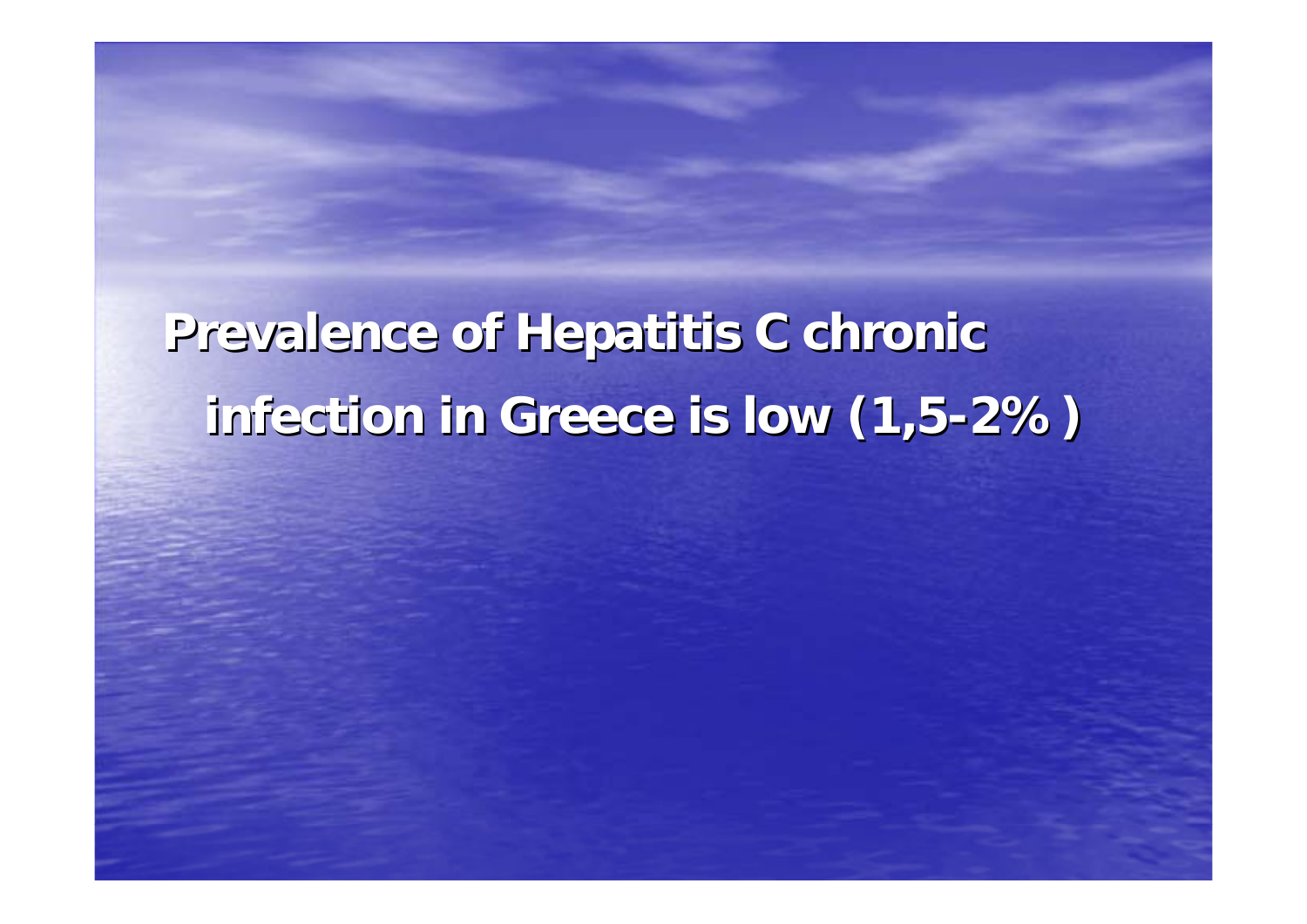#### **World distribution map HCV**

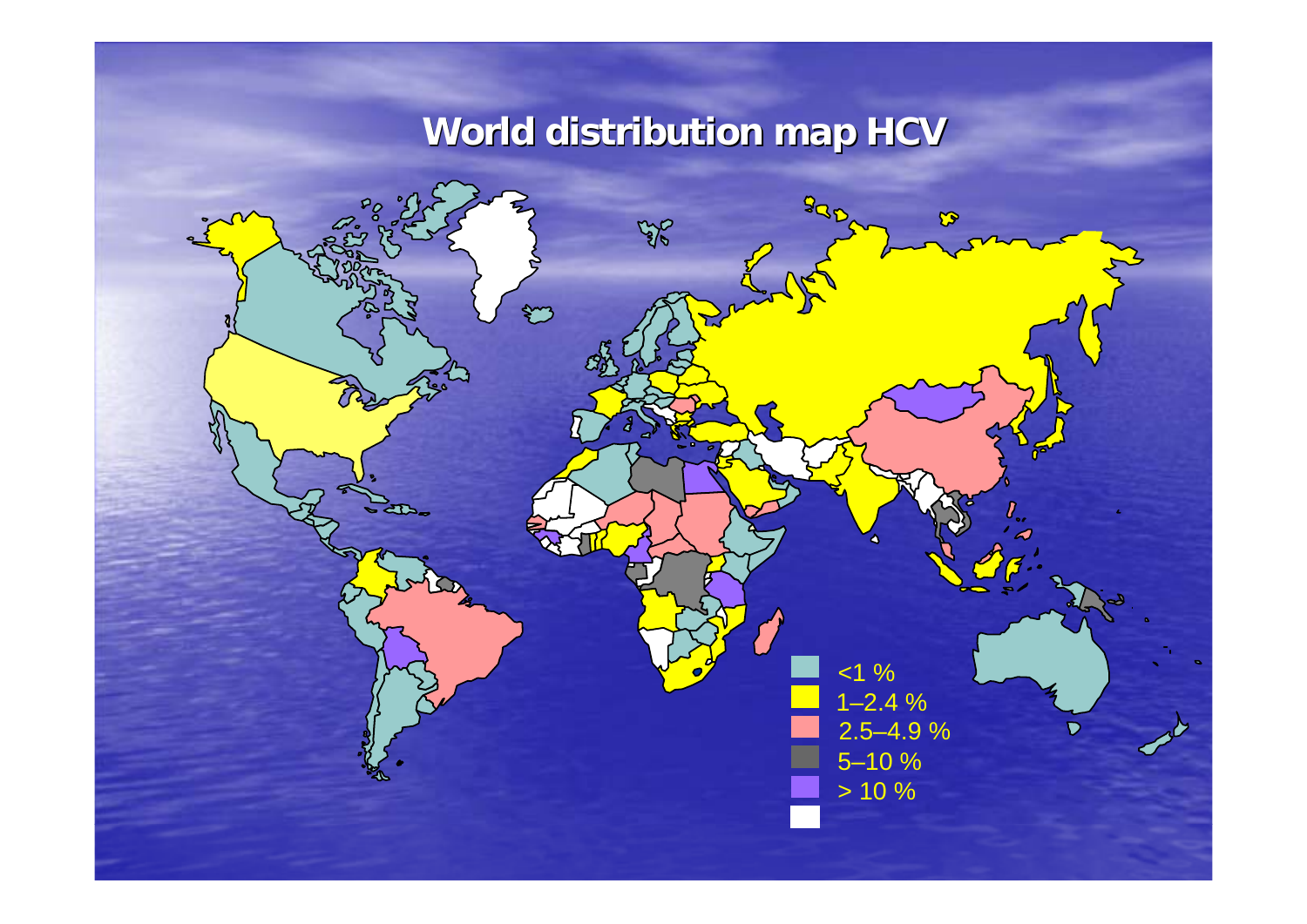**Hellenic Centre for Disease Control and Prevention (HCDCP)**

**Surveillance, prevention and control of viral hepatitis is one of the most viral hepatitis is one of the most important goals of our Center. important goals of our Center.**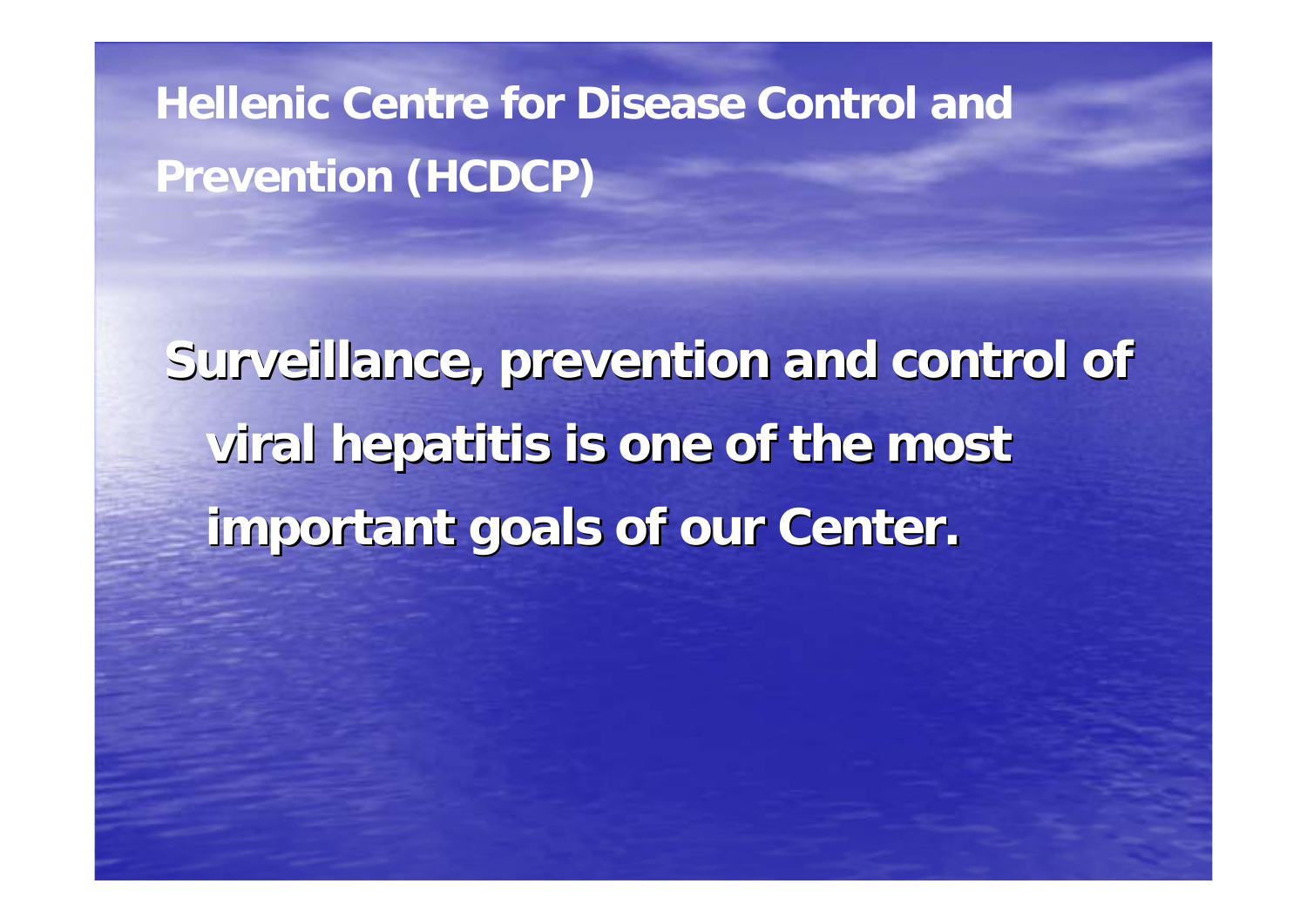### **HCDCP**

#### **In HCDCP there is: In HCDCP there is:**

• Office of Viral Hepatitis that consists from 2 physicians, 1 nurse and 1 administrative 2 physicians, 1 nurse and 1 administrative employee

• Scientific commission of Viral Hepatitis is constituted of 25 members.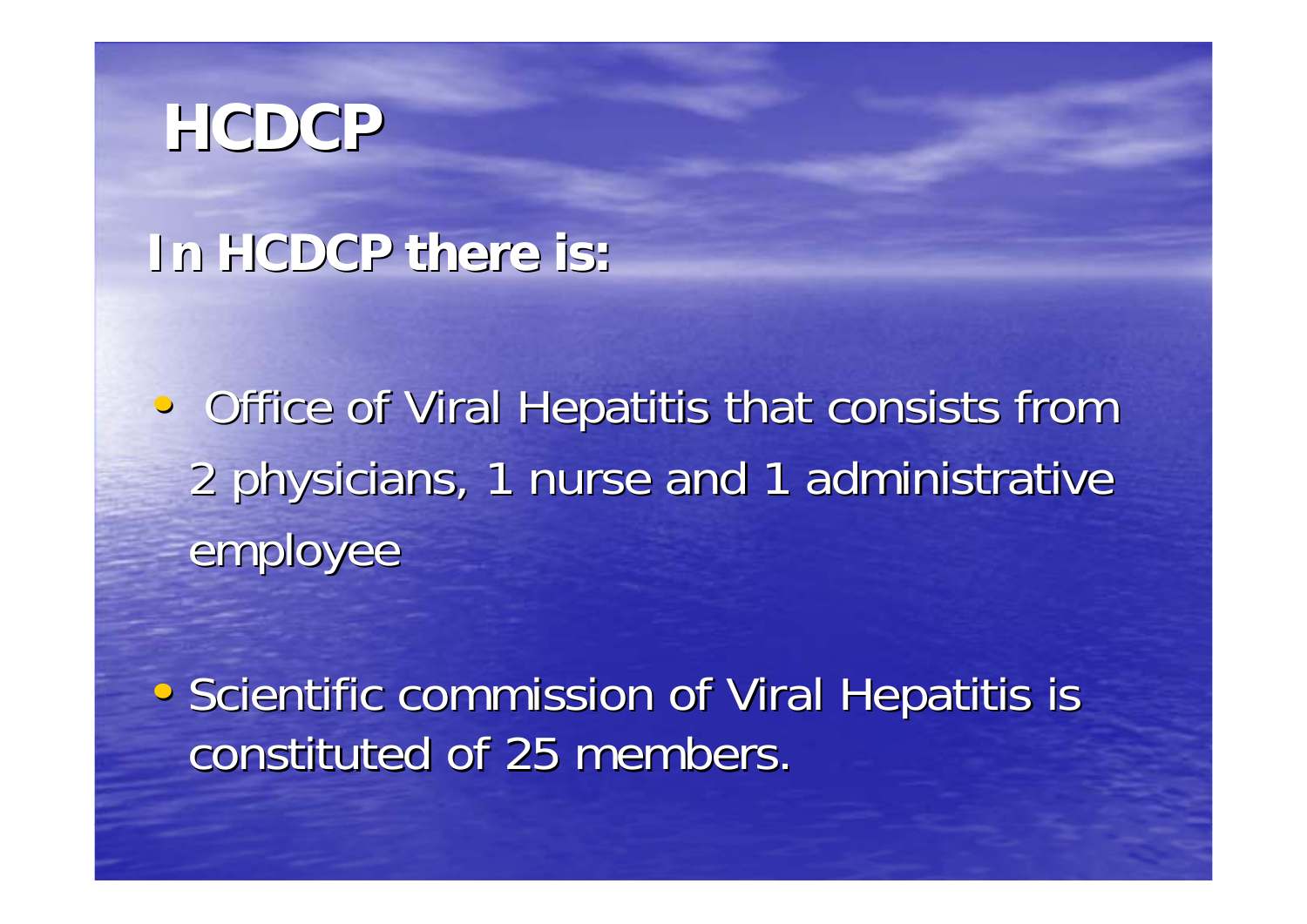**The objects The objects** of Office of Viral Hepatitis of Office of Viral Hepatitis and the Scientific commission

- •**Prevention Prevention**
- •**Education Education**
- **Surveillance**

•**Improvement medical care Improvement medical care • Coordination of the nationwide Hepnet Greece study Greece study**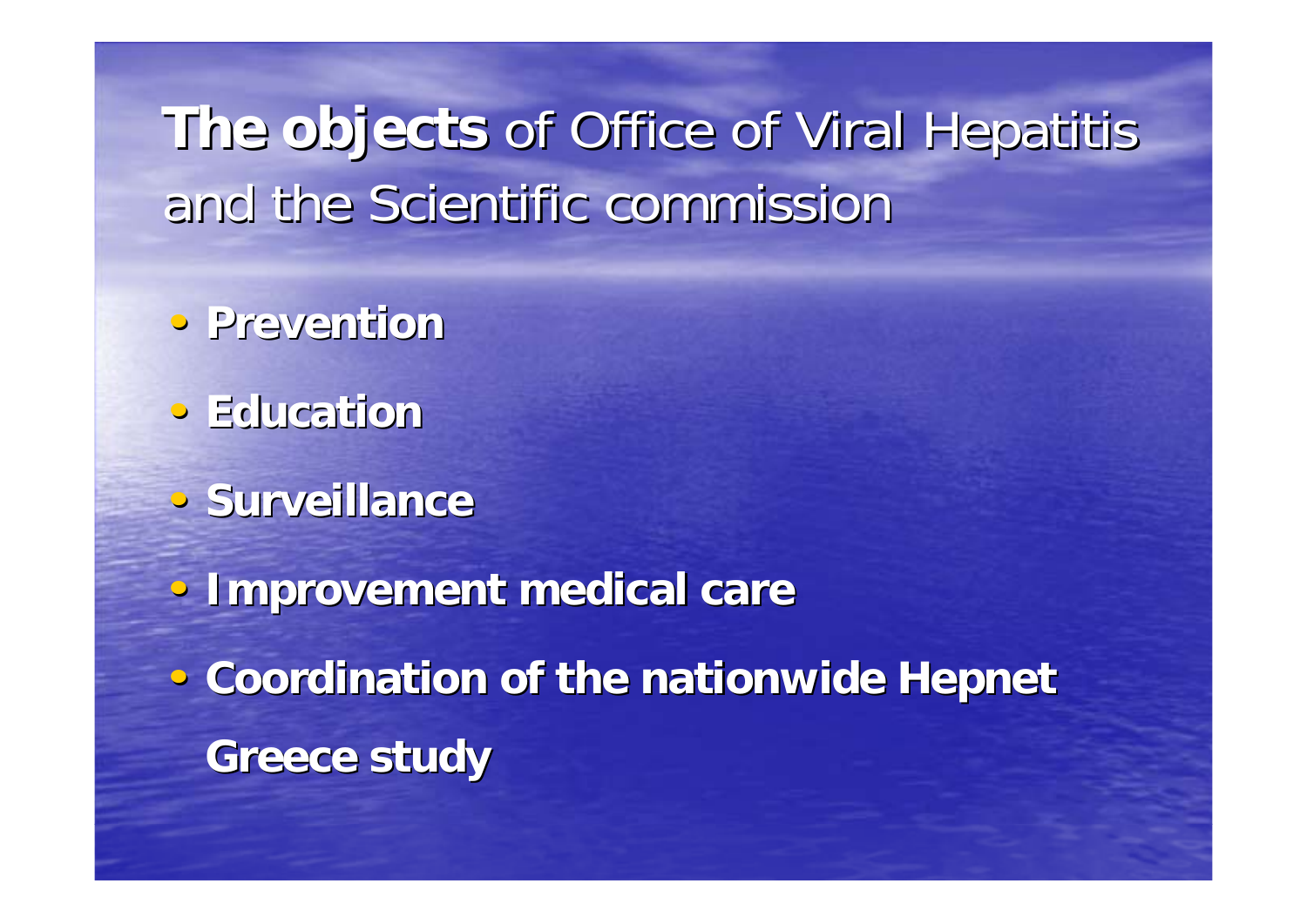# **The high priority in our center The high priority in our center is Prevention is Prevention**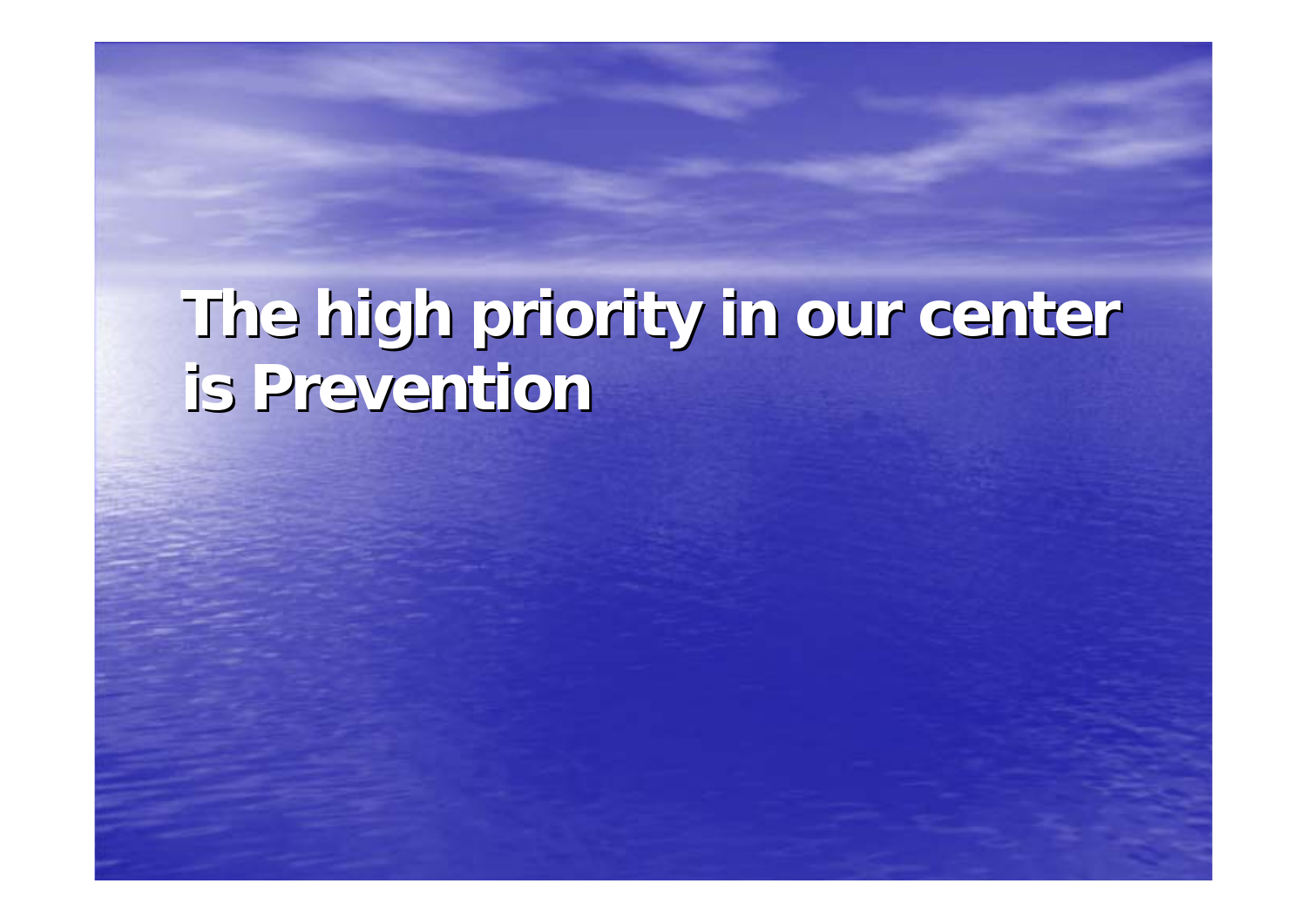### **Vaccination Vaccination**

#### **National Program on Immunization in Greece provide: Greece provide:**

The vaccination for Hepatitis B is obligatory for all the neonates from  $1/1/1998$ (4543/10-9-97)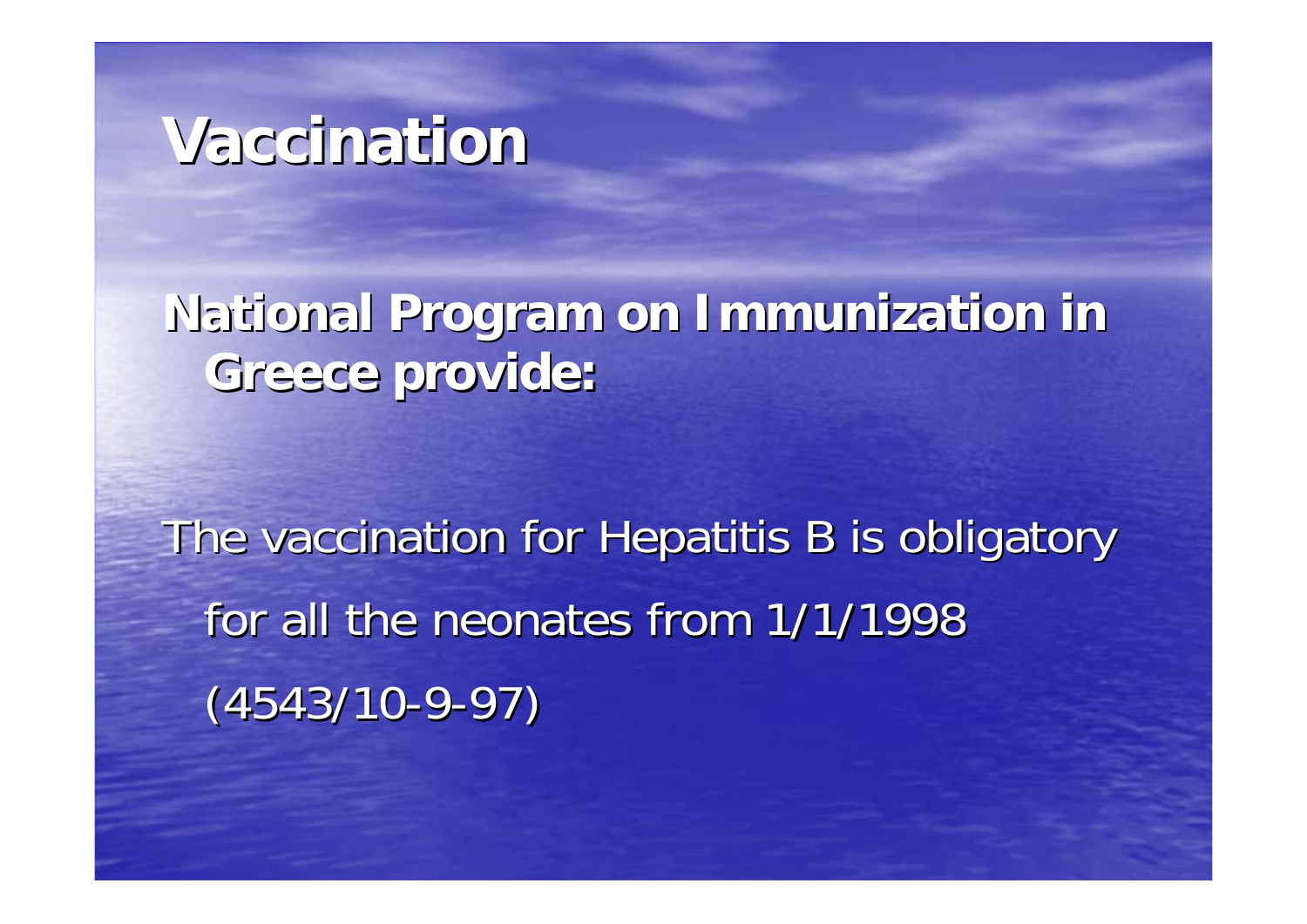**Through the vaccination we can Through the vaccination we can**  succeed the prevention of acute and **chronic HBV infection and the elimination of HBV transmission in all age groups all age groups**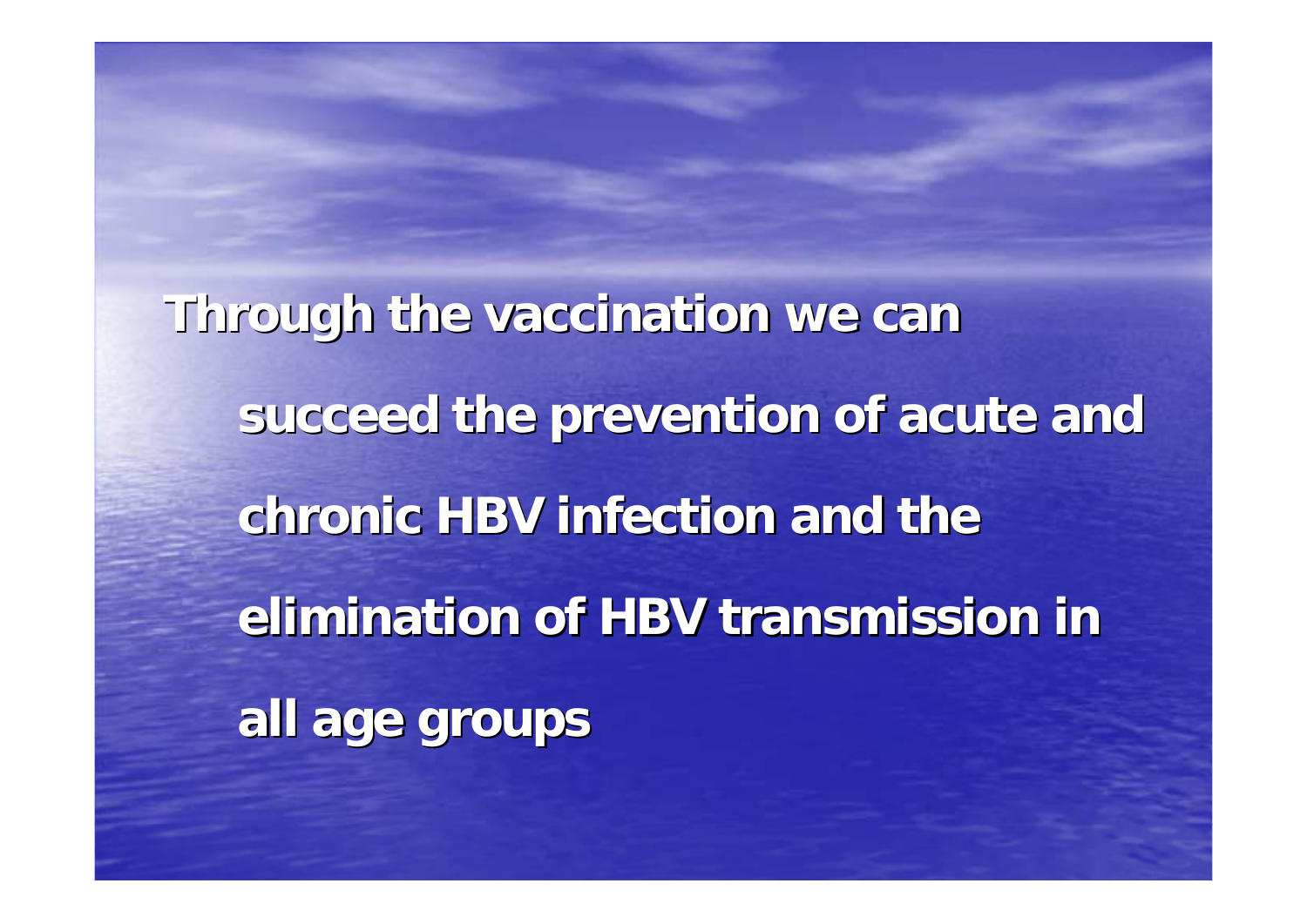### We Updated the Recommendations for Hepatitis A and B vaccination and

We try to apply management Programs to Prevent Perinatal HBV infection

–The pregnant women should be tested for The pregnant women should be tested for HBsAg as part of routine prenatal care

– Infants born from HBsAg positive women should have medical record of hepatitis B vaccine and HBIG administration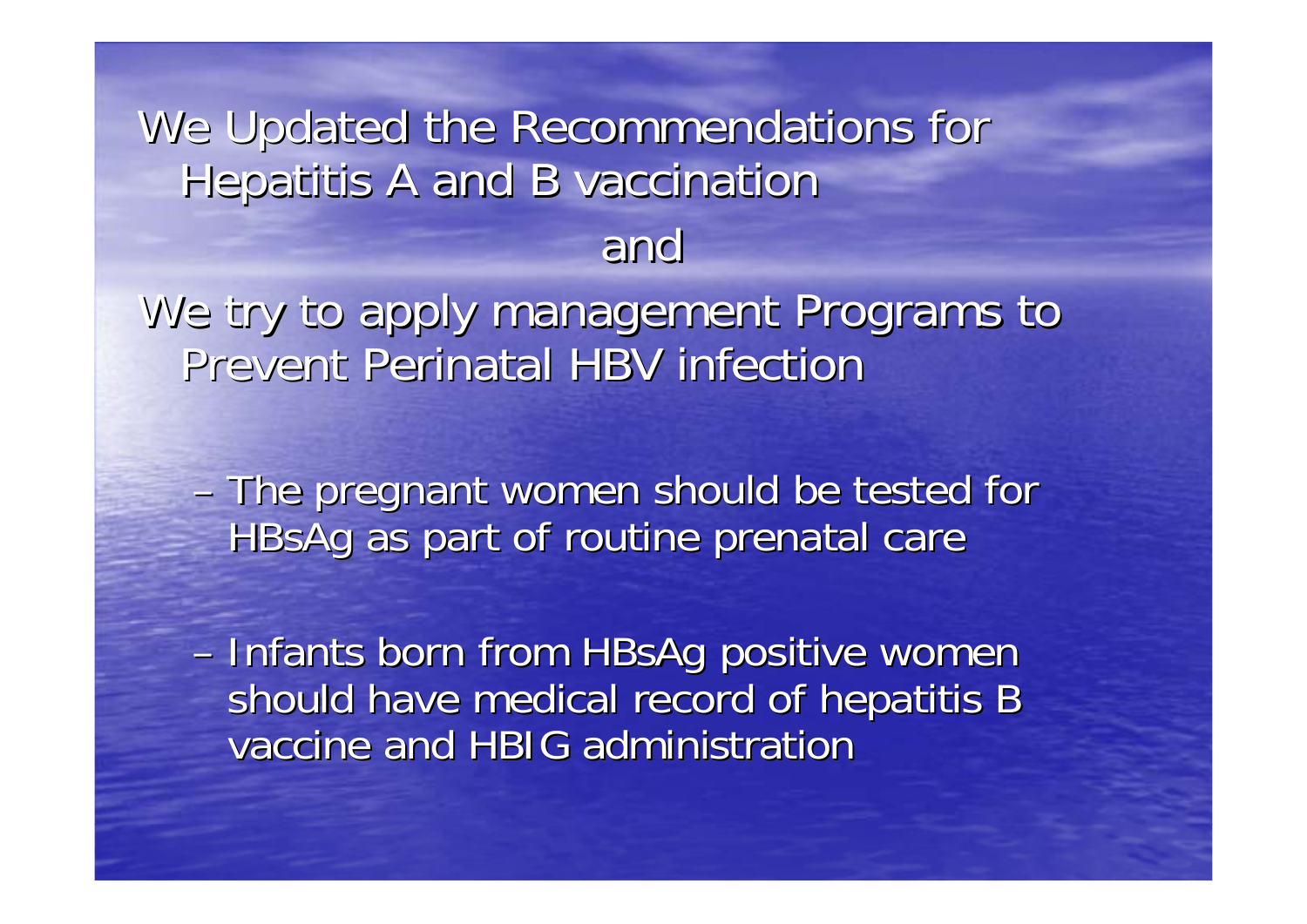# Strategic priorities

Education and training among:

• • health care professionals  $\overline{\mathbf{e}}$ • high risk populations • • general public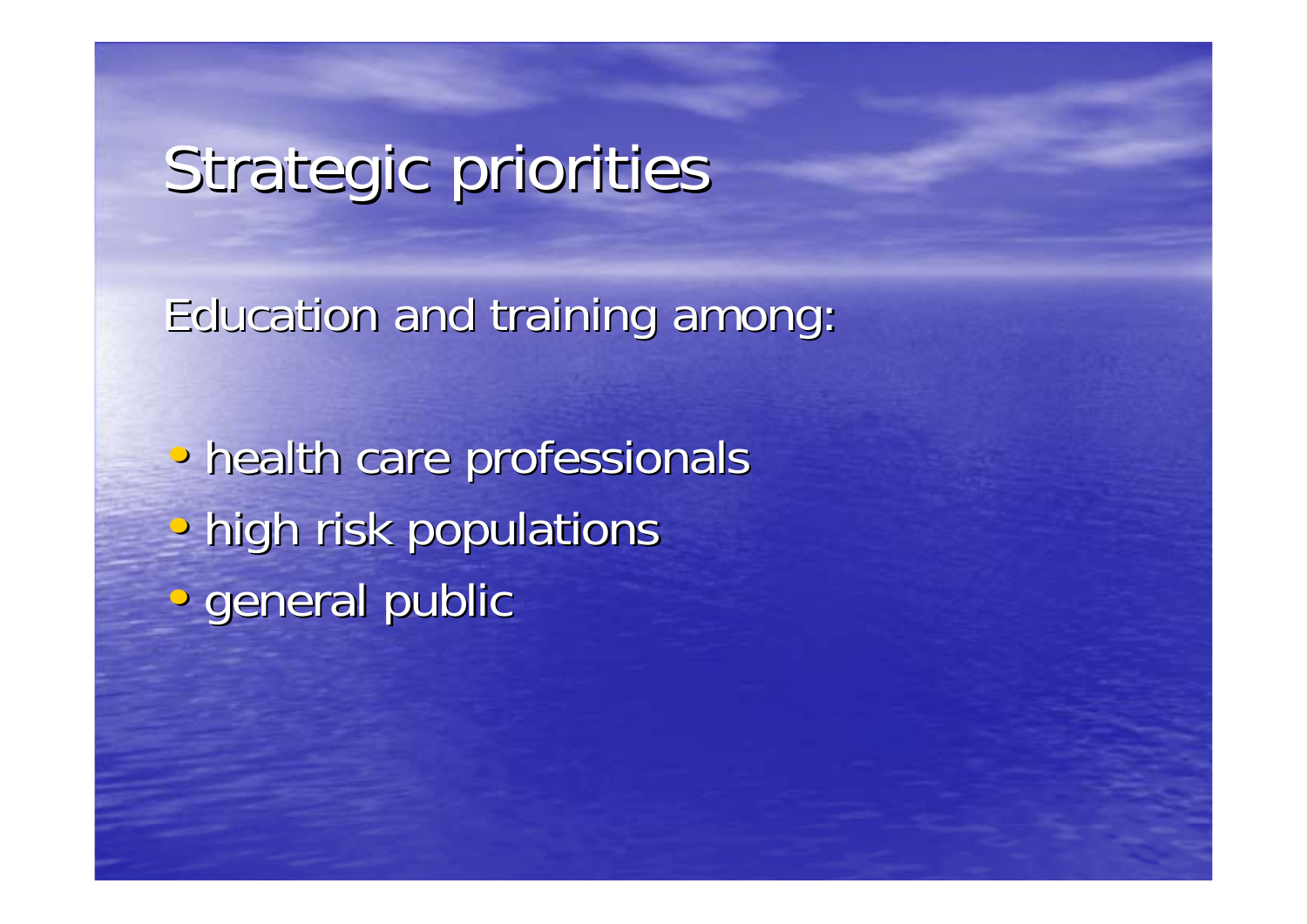Education for viral hepatitis • Educational material for hepatitis B, C in 6 languages (free)

• Recommendations for teachers on prevention and transmission of hepatitis B and C in schools

• HCDCP web site: www.keelpno.gr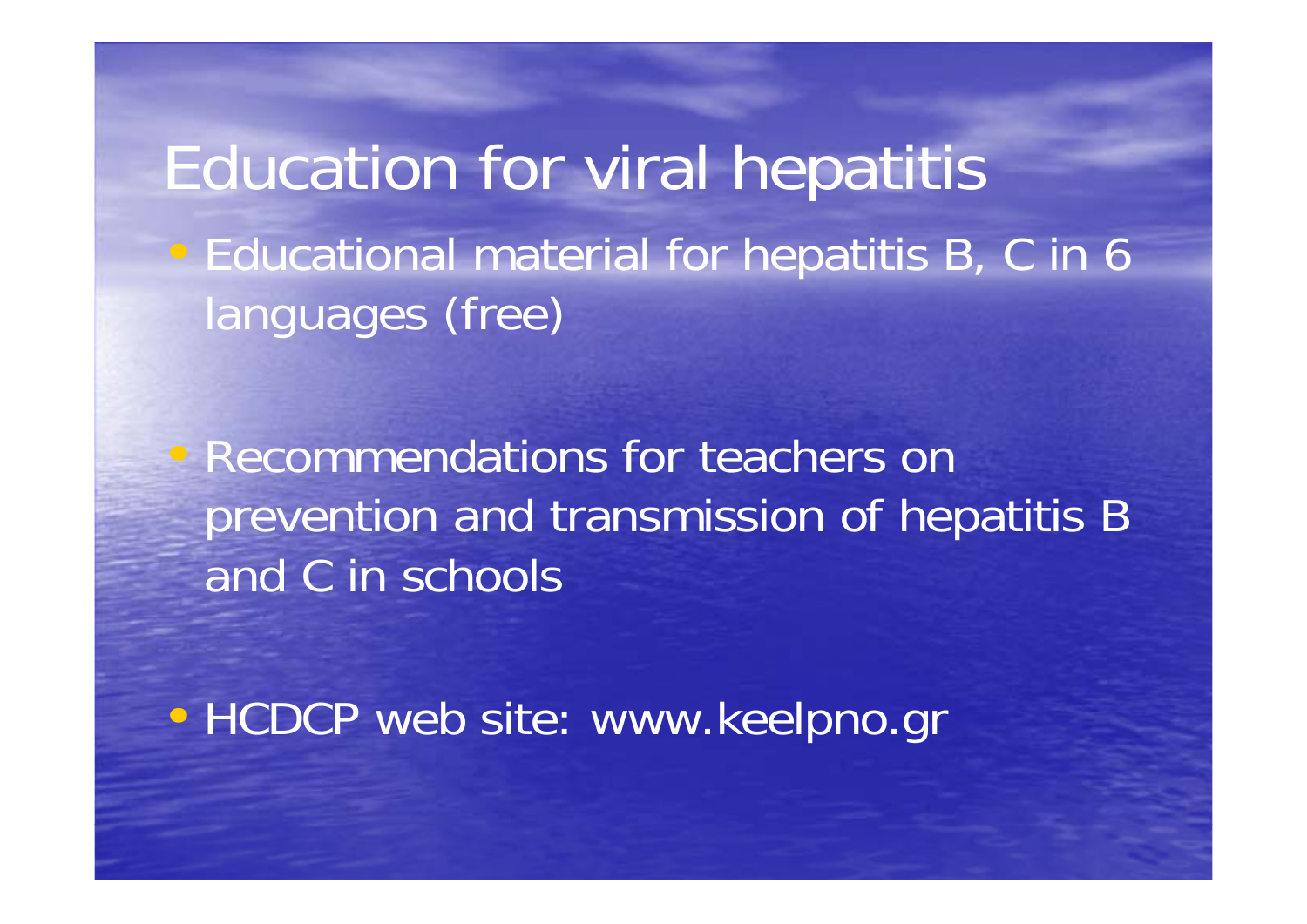• Day meeting and conferences for hepatitis **B** and C

• Brochures

• Clinical guidelines

• Training programs for Community outreach to injection Drug Users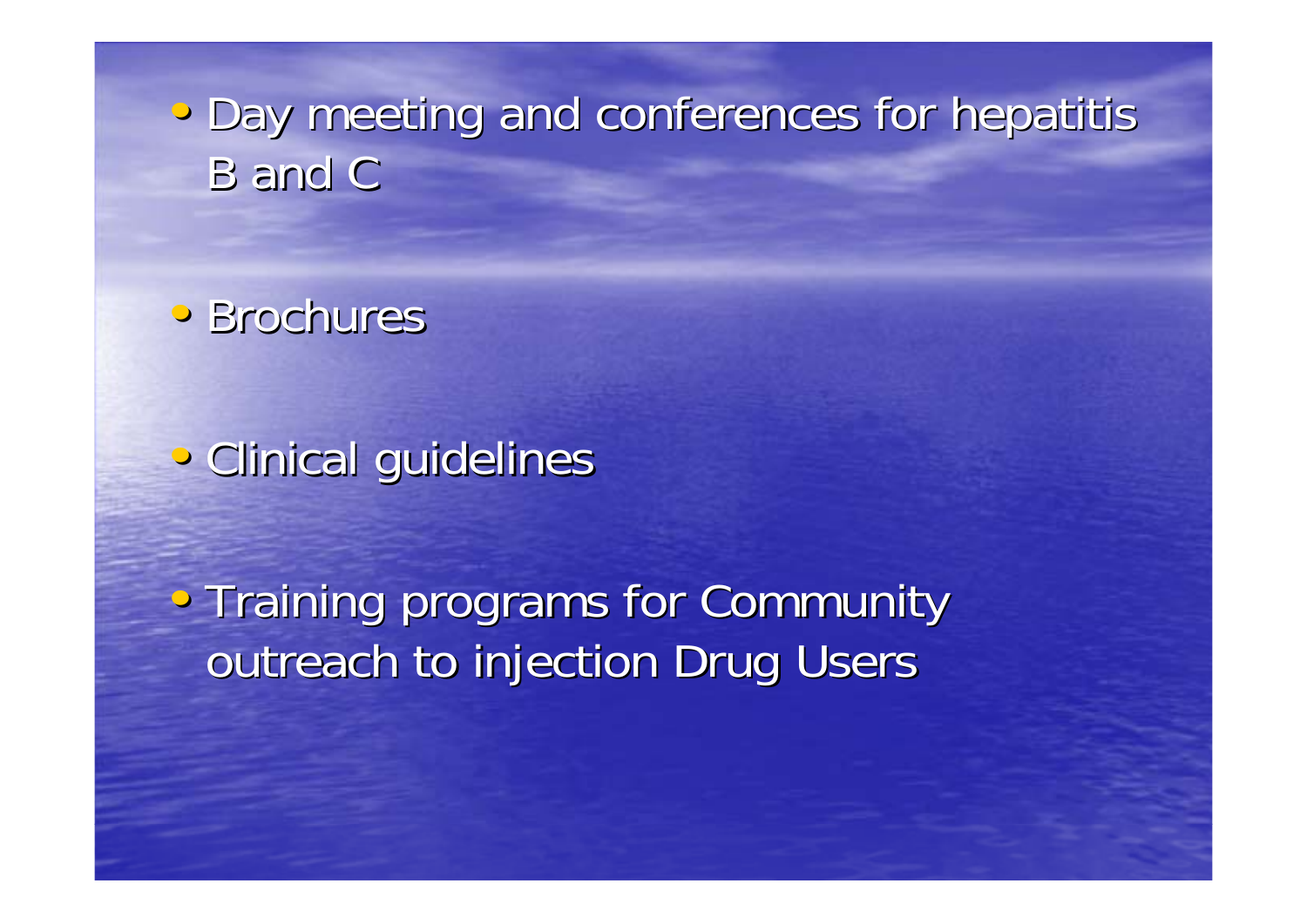• Recommendations for hepatitis B and C treatment

• Recommendations for the management of Health Care Workers occupationally exposed to Hepatitis B and C

• Guidelines for prevention of transmission of HBV and HCV from HCWs to patients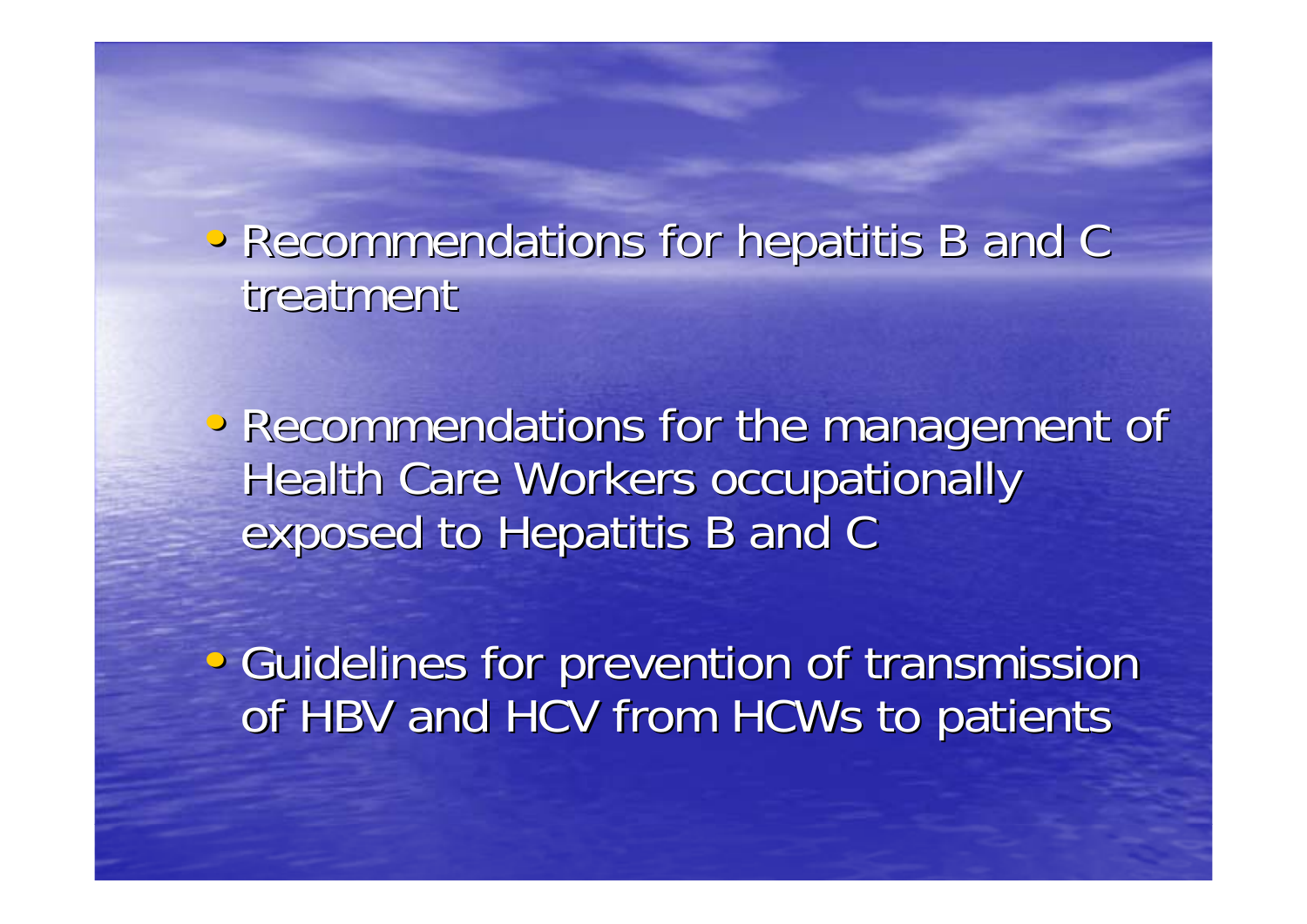#### • Updated Recommendations for prevent Hepatitis A and B

• Updated recommendations for Hepatitis B vaccination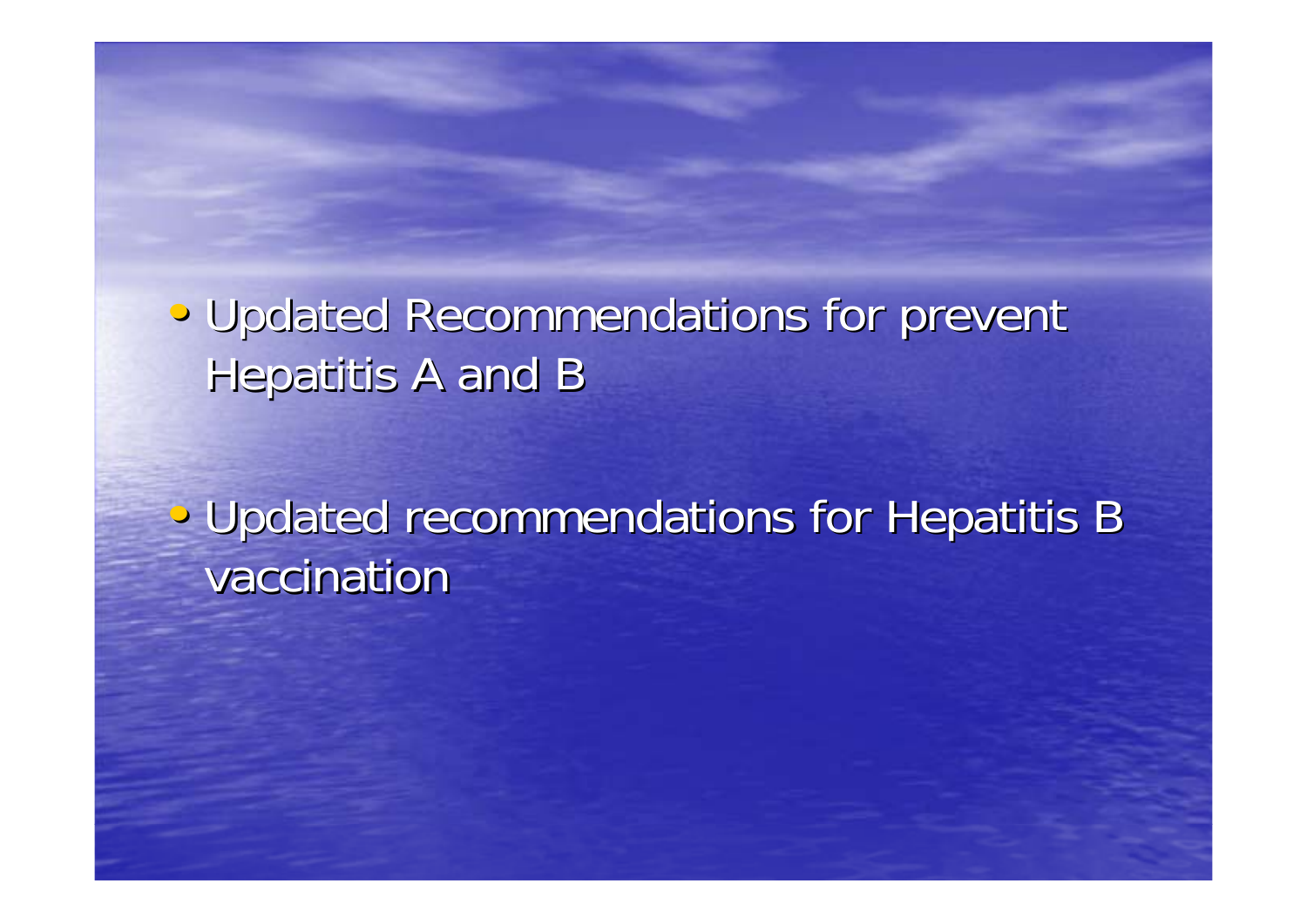Because of the immigration in Greece educational materials are culturally and linguistically appropriate and available in Greece

In addition some individuals or groups may not see themselves as high risk and therefore may not identify with the messages being delivered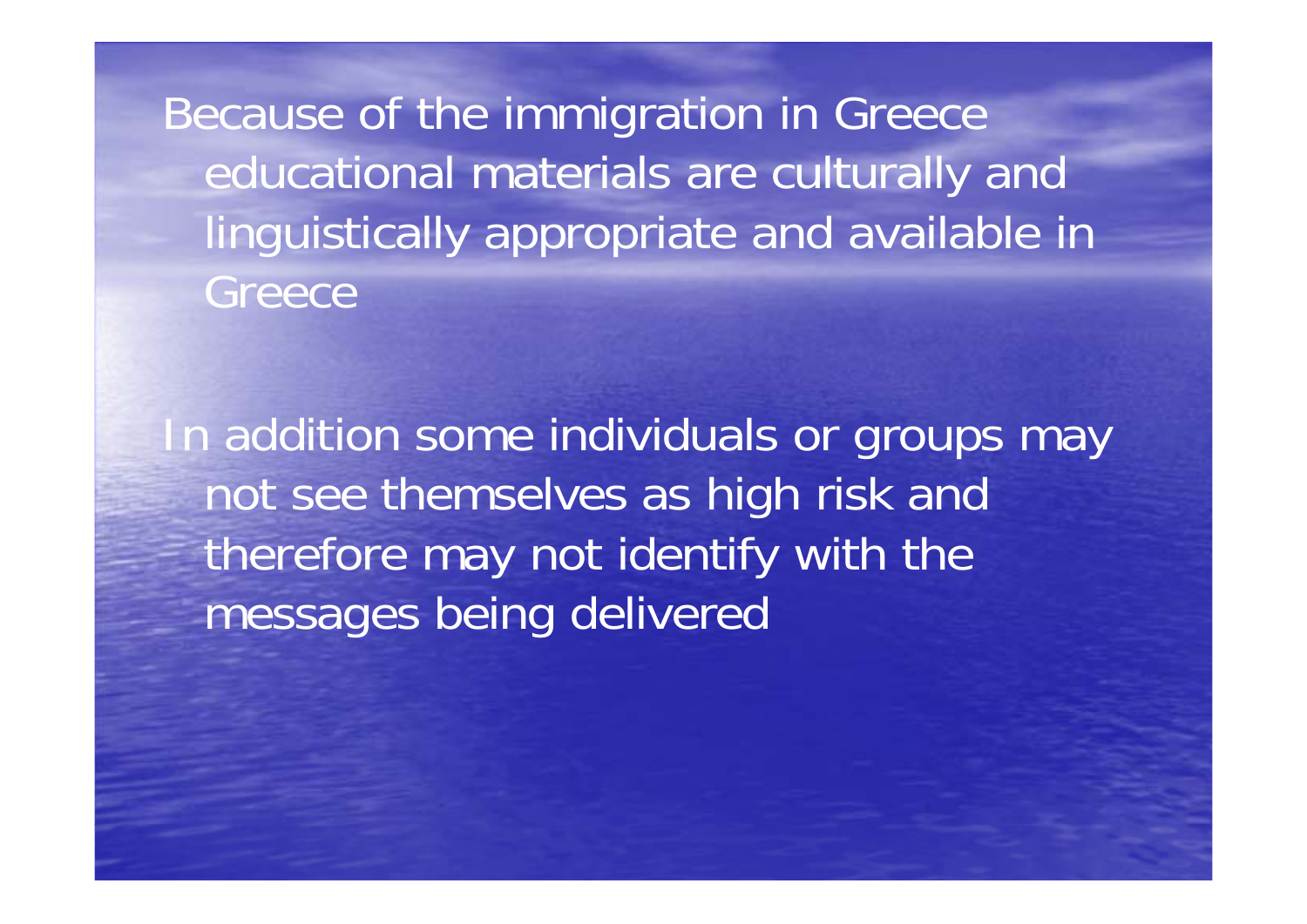## Surveillance goal for HCDCP

Primary and secondary prevention

**Education and** 

Medical management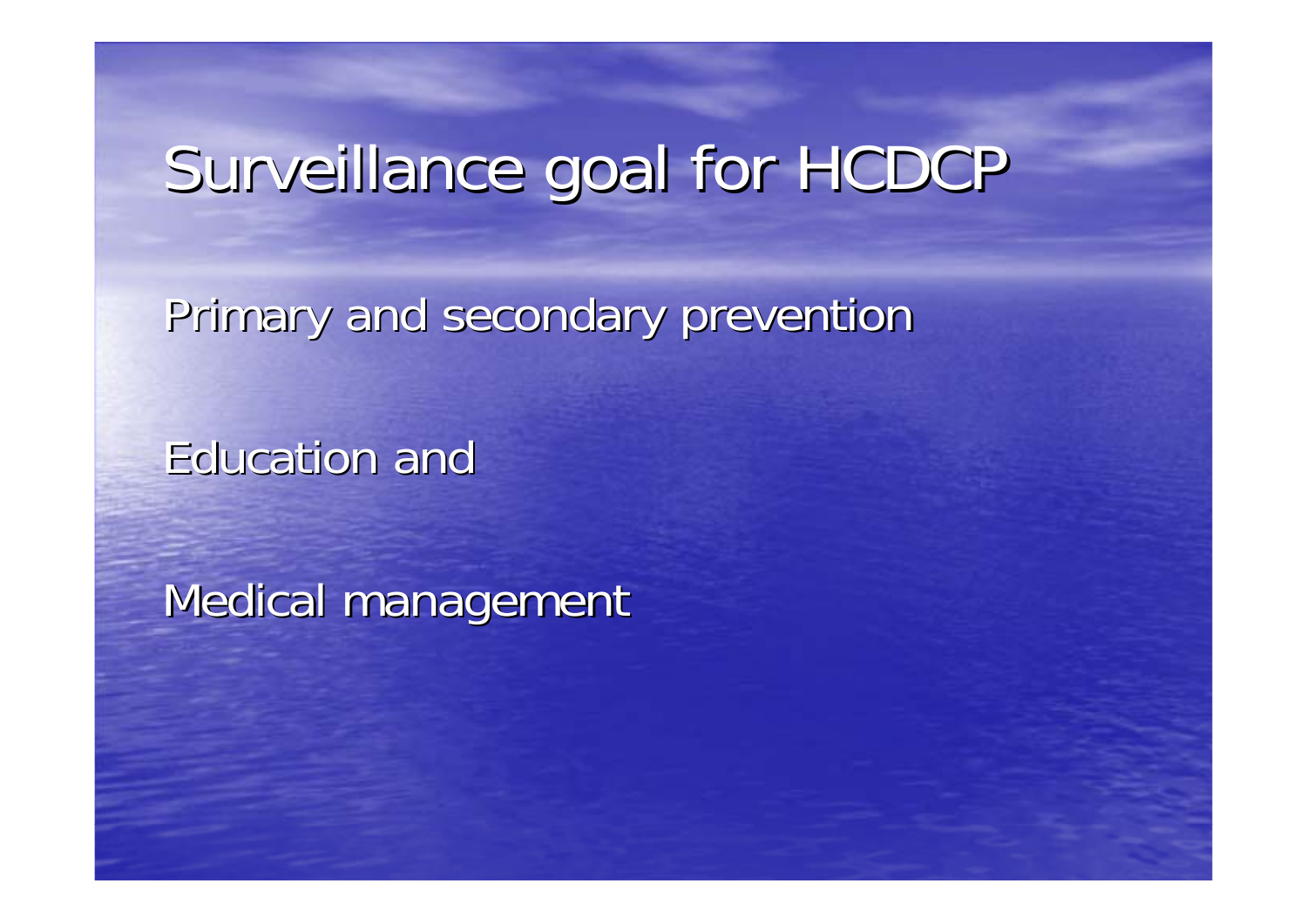Medical care and case management

The overall goals of medical and case management of persons infected with viral hepatitis are:

- $\bullet$ • to reduce the incidence of new infections of hepatitis
- $\bullet$ • to limit the disease burden from chronic hepatitis and
- • • to improve the quality of life of those chronically infected with hepatitis B and C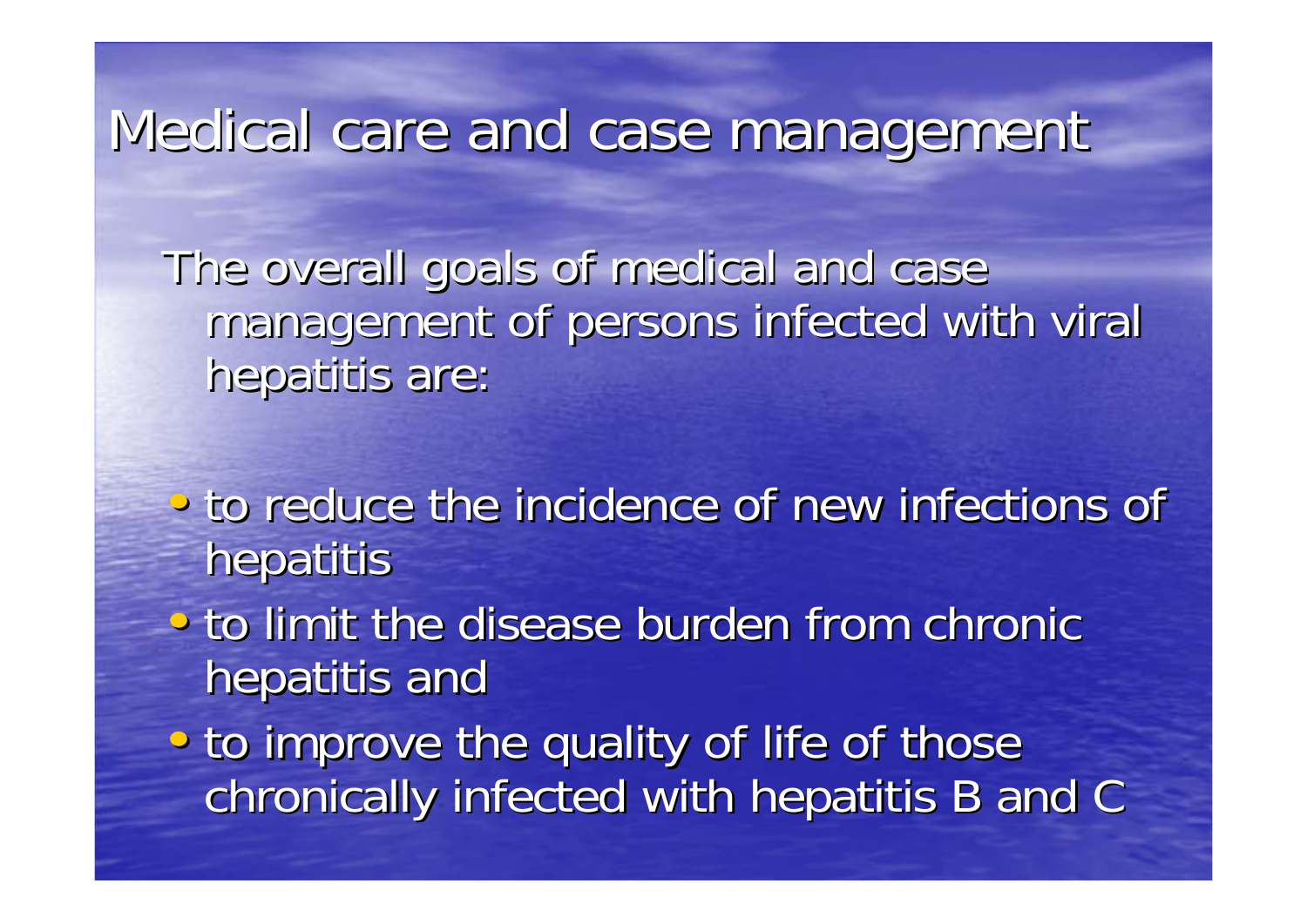**Improvement of HBV, HCV patients healthcare**

• Approaches to screening, diagnosis and management of HBV and HCV infection

Laboratory follow up protocol

• Recommendations for the treatment of chronic Hepatitis B and C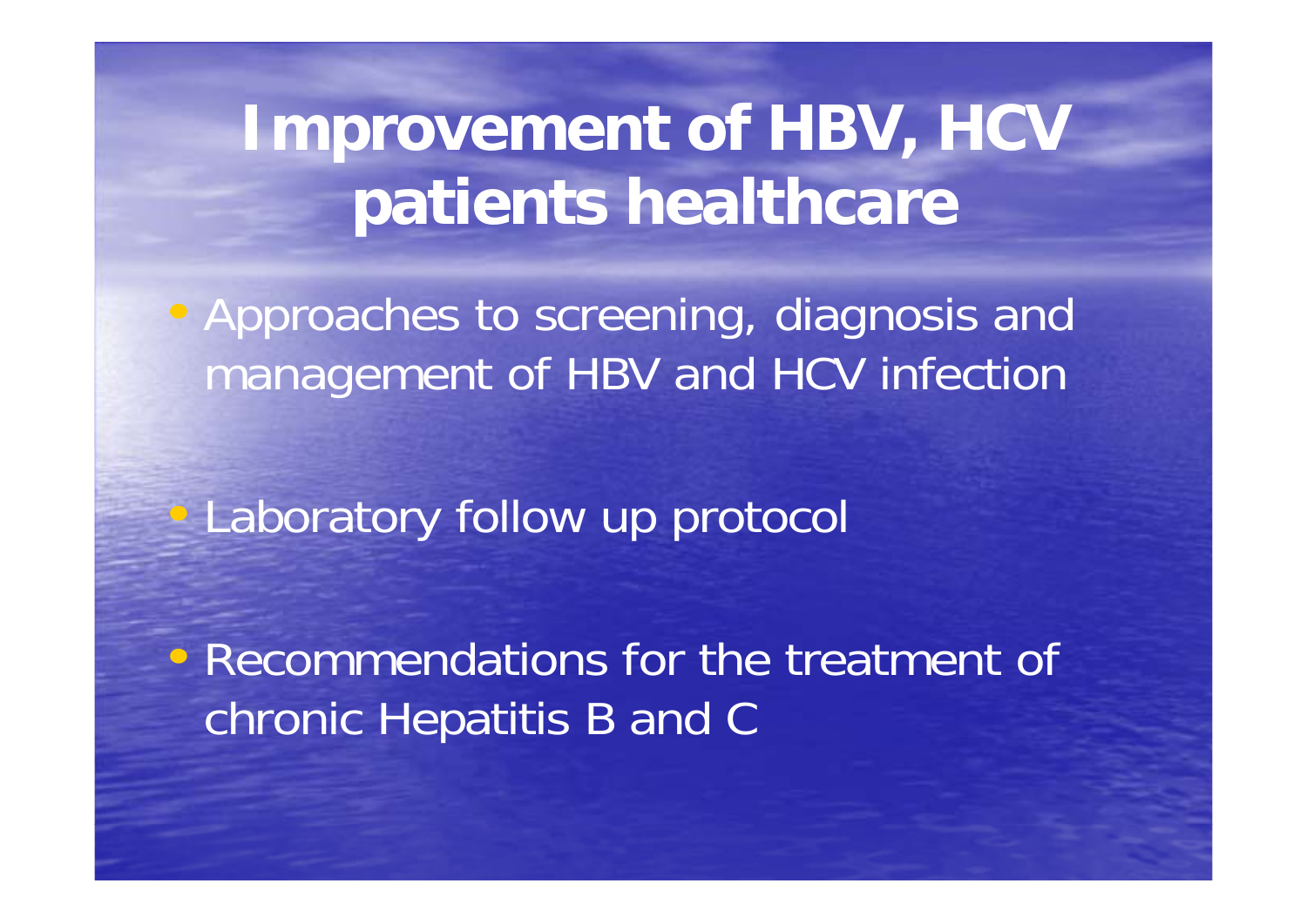January 2007: January 2007:

Treatment for the patients with chronic hepatitis B and C free of charge

Molecular biological test free of charge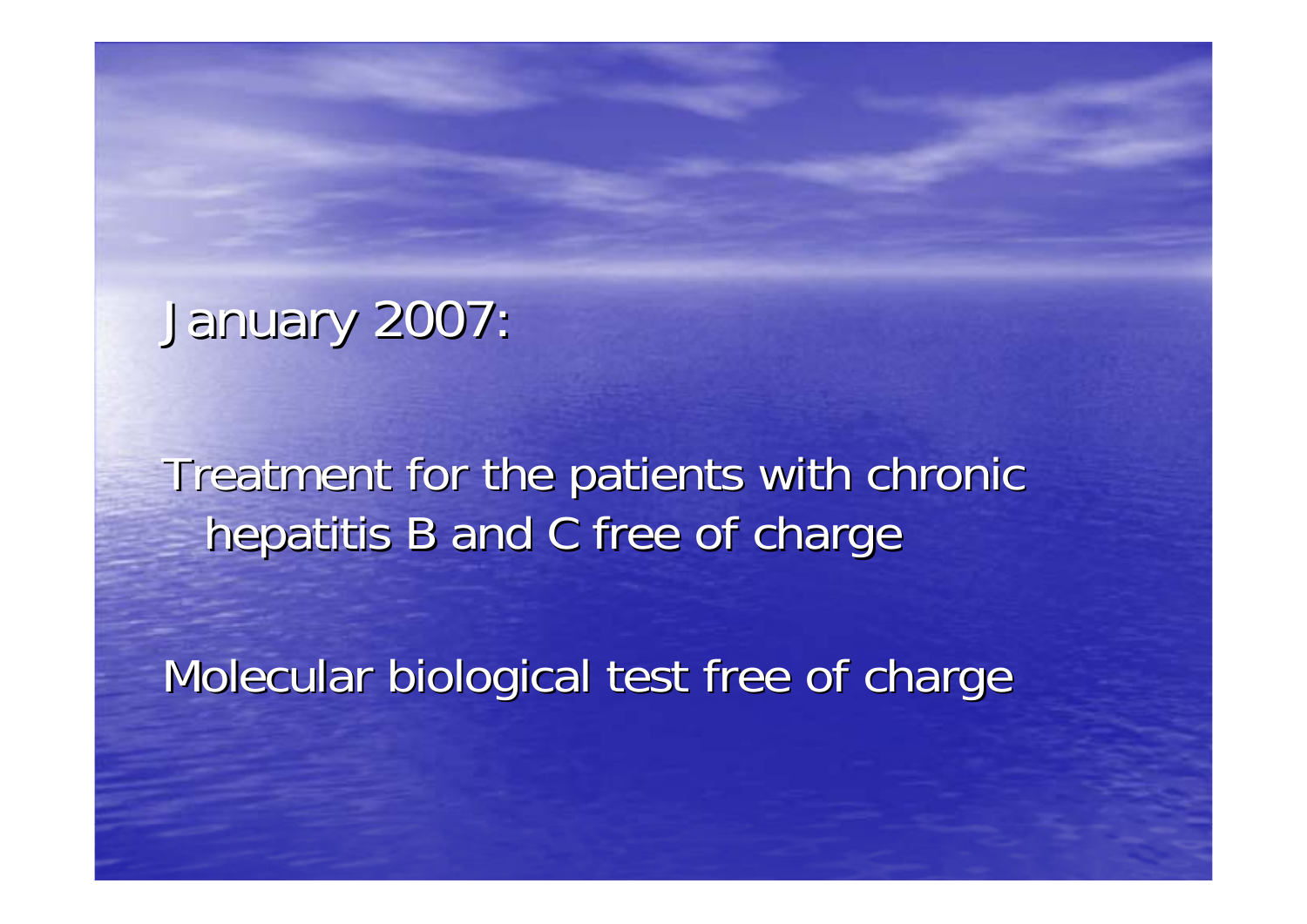• HCDCP coordinate and sponsor the nationwide Hepnet cohort study for Hepatitis B and C from 2003 Hepatitis B and C from 2003

• The aim of this study is to evaluate the epidemiology and the course of chronic viral hepatitis B and C infection in Greece and their longitudinal changes